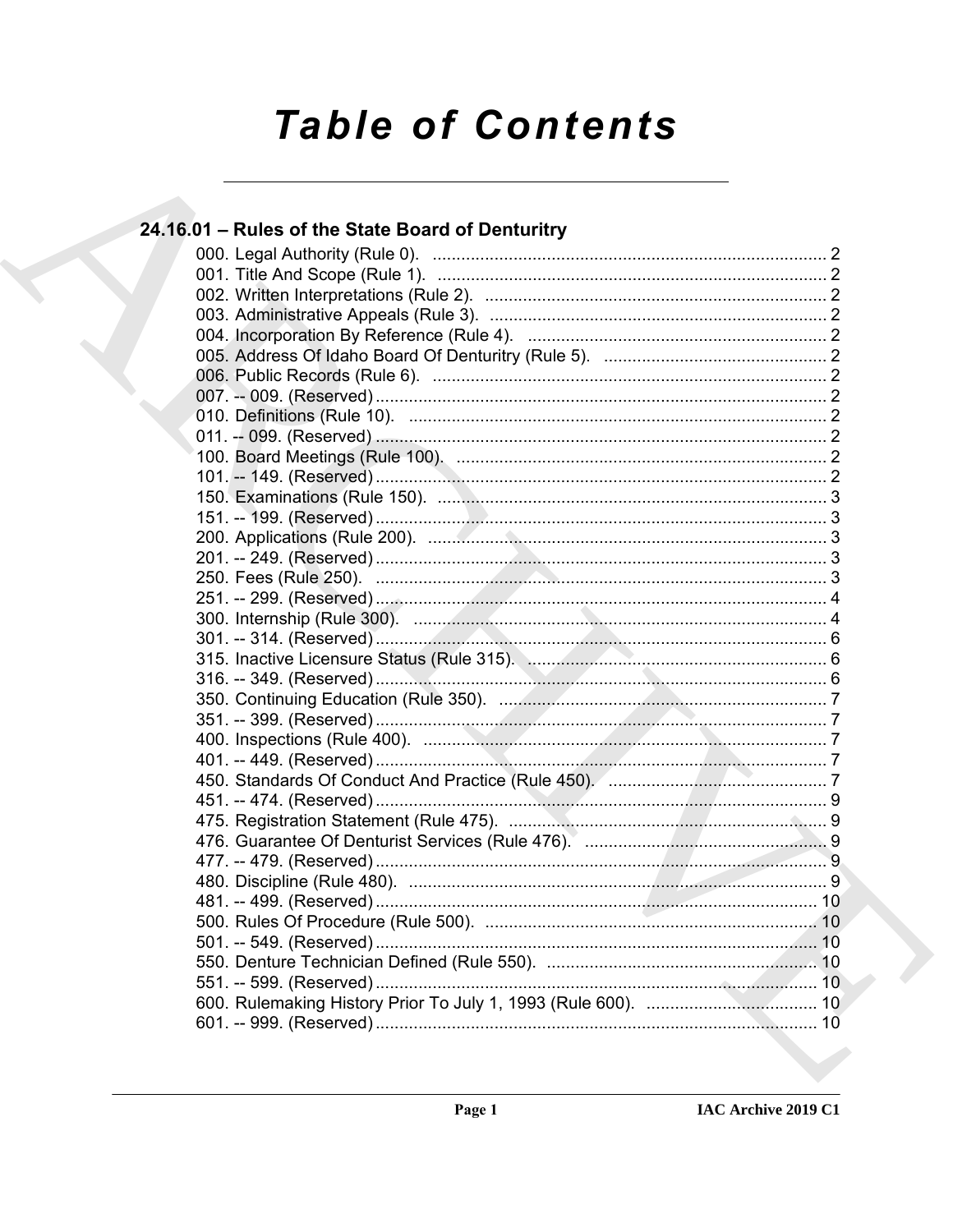#### **IDAPA 24 TITLE 16 CHAPTER 01**

#### **24.16.01 – RULES OF THE STATE BOARD OF DENTURITRY**

#### <span id="page-1-22"></span><span id="page-1-1"></span><span id="page-1-0"></span>**000. LEGAL AUTHORITY (RULE 0).**

In accordance with Section 54-3309, Idaho Code, the State Board of Denturitry shall promulgate rules which implement the provisions of Chapter 33, Title 54, Idaho Code. (7-1-93)

#### <span id="page-1-24"></span><span id="page-1-2"></span>**001. TITLE AND SCOPE (RULE 1).**

These rules shall be cited as IDAPA 24.16.01, "Rules of the State Board of Denturitry." (7-1-93)

#### <span id="page-1-25"></span><span id="page-1-3"></span>**002. WRITTEN INTERPRETATIONS (RULE 2).**

The Board may have written statements that pertain to the interpretation of the rules of this chapter. Such interpretations, if any, are available for public inspection and copying at cost in the main office of the Bureau of Occupational Licenses.

#### <span id="page-1-14"></span><span id="page-1-4"></span>**003. ADMINISTRATIVE APPEALS (RULE 3).**

Administrative Appeals shall be governed by the Administrative Procedure Act, Title 67, Chapter 52, Idaho Code.  $(4-2-03)$ 

#### <span id="page-1-21"></span><span id="page-1-5"></span>**004. INCORPORATION BY REFERENCE (RULE 4).**

These rules do not incorporate by reference any document other than those sections of Idaho Code so referenced.  $(4-2-03)$ 

#### <span id="page-1-13"></span><span id="page-1-6"></span>**005. ADDRESS OF IDAHO BOARD OF DENTURITRY (RULE 5).**

**[CH](mailto:den@ibol.idaho.gov)APTER 01**<br> **CHARCHIVE CONTROLLY** (EUTROPIA) C. Cole, the State Board of Dentarity shall promile<br>to the LEGAL AUTHOMPTONICES (A) Cole, the State Board of Dentarity shall promile<br>to the Charchive Cole (1997). THE AND SCO The office of the Board of Denturitry is located within the Bureau of Occupational Licenses, 700 W. State Street, Boise, Idaho 83702. The Bureau is open between the hours of 8:00 a.m. and 5:00 p.m. each day except Saturdays, Sundays and holidays. The telephone number of the Board is (208) 334-3233. The Board's fax number is (208) 334- 3945. The Board's e-mail address is  $den@ibol.idaho.gov$ . The Board's official website is http://www.ibol.idaho.gov.  $(3-29-10)$ 

#### <span id="page-1-23"></span><span id="page-1-7"></span>**006. PUBLIC RECORDS (RULE 6).**

The records associated with the Board of Denturitry are subject to the provisions of the Idaho Public Records Act, Title 74, Chapter 1, Idaho Code. (4-2-03)

#### <span id="page-1-8"></span>**007. -- 009. (RESERVED)**

#### <span id="page-1-9"></span>**010. DEFINITIONS (RULE 10).**

<span id="page-1-20"></span><span id="page-1-19"></span><span id="page-1-18"></span><span id="page-1-17"></span>**01. Board**. The State Board of Denturitry, as prescribed in Section 54-3303(a), Idaho Code. (7-1-93)

**02. Denturist Services**. For purposes of the unconditional ninety (90) day guarantee prescribed in Section 54-3320(c), Idaho Code, denturist services include any and all prosthetic dental appliances and materials and/ or services related to the furnishing or supplying of such a denture, including prepatory work, construction, fitting, furnishing, supplying, altering, repairing or reproducing any prosthetic dental appliance or device. (7-1-97)

**03.** Bureau. The Bureau of Occupational Licenses as prescribed in Sections 54-3309 and 67-2602, Idaho Code. (4-2-03) Idaho Code. (4-2-03)

#### <span id="page-1-10"></span>**011. -- 099. (RESERVED)**

#### <span id="page-1-16"></span><span id="page-1-15"></span><span id="page-1-11"></span>**100. BOARD MEETINGS (RULE 100).**

The Board shall meet at least annually and at such other times as may be determined by the chairman or by written request of two (2) members of the Board. (3-29-17)

#### <span id="page-1-12"></span>**101. -- 149. (RESERVED)**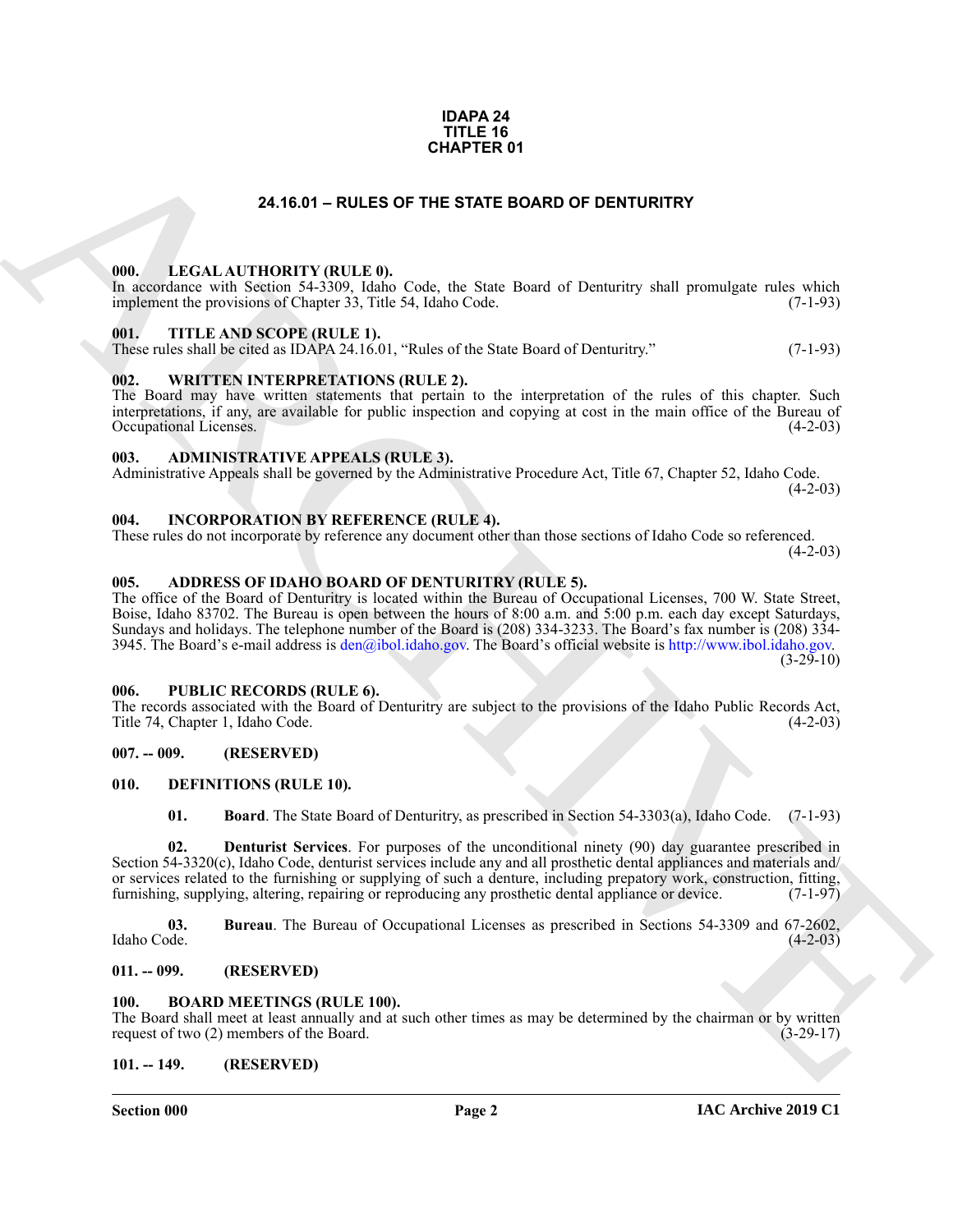#### <span id="page-2-9"></span><span id="page-2-0"></span>**150. EXAMINATIONS (RULE 150).**

<span id="page-2-11"></span>**01. Date of Licensure Examination**. The licensure examination will be held no less than two (2) times per year at such times and places as may be determined by the Board. (3-29-17)

<span id="page-2-10"></span>**02. Content**. Examinations shall include both a written theory examination and a practical demonstration of skills. (4-2-03)

**03.** Grading. An applicant must obtain a score of seventy-five percent (75%) or better on each part of ination in order to pass the examination. (4-2-03) the examination in order to pass the examination.

#### <span id="page-2-13"></span><span id="page-2-12"></span>**04. Re-Examination**. (4-2-03)

**a.** Applicants who fail either part or all of the examination shall be required to make application and equired fees prior to being eligible to retake the failed part of the examination. (4-2-03) pay the required fees prior to being eligible to retake the failed part of the examination.

**b.** Applicants failing either part or all of the examination on the first attempt will not be required to complete any additional instruction prior to being eligible to make application and retake the examination. (4-2-03)

**c.** Applicants failing either part or all of the examination on a second attempt and all subsequent attempts shall not be eligible to make application and retake the examination within one (1) year of the date of the examination failure The Board may recommend additional course work or clinical work for any applicant who has failed an examination two (2) or more times. (3-29-17)

#### <span id="page-2-5"></span><span id="page-2-1"></span>**151. -- 199. (RESERVED)**

#### <span id="page-2-2"></span>**200. APPLICATIONS (RULE 200).**

<span id="page-2-7"></span><span id="page-2-6"></span>**01. Application Filing Date**. Licensure applications must be received in the Bureau of Occupational Licenses at least seven (7) business days prior to the next scheduled meeting of the Board. Applications received after that date may be held over for the Board's next meeting. (3-29-17)

Bureau of Occupational Licensies<br>
150. EXAMPATION ROWLESS, Readers of the State Board of Deminitry<br>
150. E. Date of Licensies Examination Tax income commission will be hadden look that  $\log P$ <br>
150. C. C. C. C. C. C. C. C. **02. Application Form for Licensure**. Applications for licensure shall be made on forms approved by the Board and furnished by the Bureau of Occupational Licenses and shall include all other documents necessary to establish the applicant meets the requirements for licensure except examination and is eligible to take the licensure examination. (7-1-93)  $\alpha$  examination. (7-1-93)

**03. Application Must Be Complete**. All applications must be complete in every respect and accompanied by the appropriate fees before being considered received by the Bureau of Occupational Licenses. (7-1-93)

#### <span id="page-2-8"></span>**04. Authorization for Examination**. (3-29-17)

**a.** After the Board evaluates the applicant's qualifications to take the examination the applicant shall ed in writing of the approval or denial, and, if denied, the reason for the denial. (3-29-17) be notified in writing of the approval or denial, and, if denied, the reason for the denial.

**b.** At the time the Board approves an applicant to take the examination the Board shall set the date and location(s) of the next examination if it has not already been set. Approved applicants shall be notified of the date and location(s) of the next examination.  $(3-29-17)$  $location(s)$  of the next examination.

#### <span id="page-2-3"></span>**201. -- 249. (RESERVED)**

<span id="page-2-15"></span><span id="page-2-14"></span>**250. FEES (RULE 250).**

<span id="page-2-4"></span>

| 250. L                                           | FEES (RULE 250).                                     |            |  |  |
|--------------------------------------------------|------------------------------------------------------|------------|--|--|
| The following fees are established by the Board: |                                                      |            |  |  |
|                                                  | License Application and Exam and Re-Examination Fee. | $(4-2-03)$ |  |  |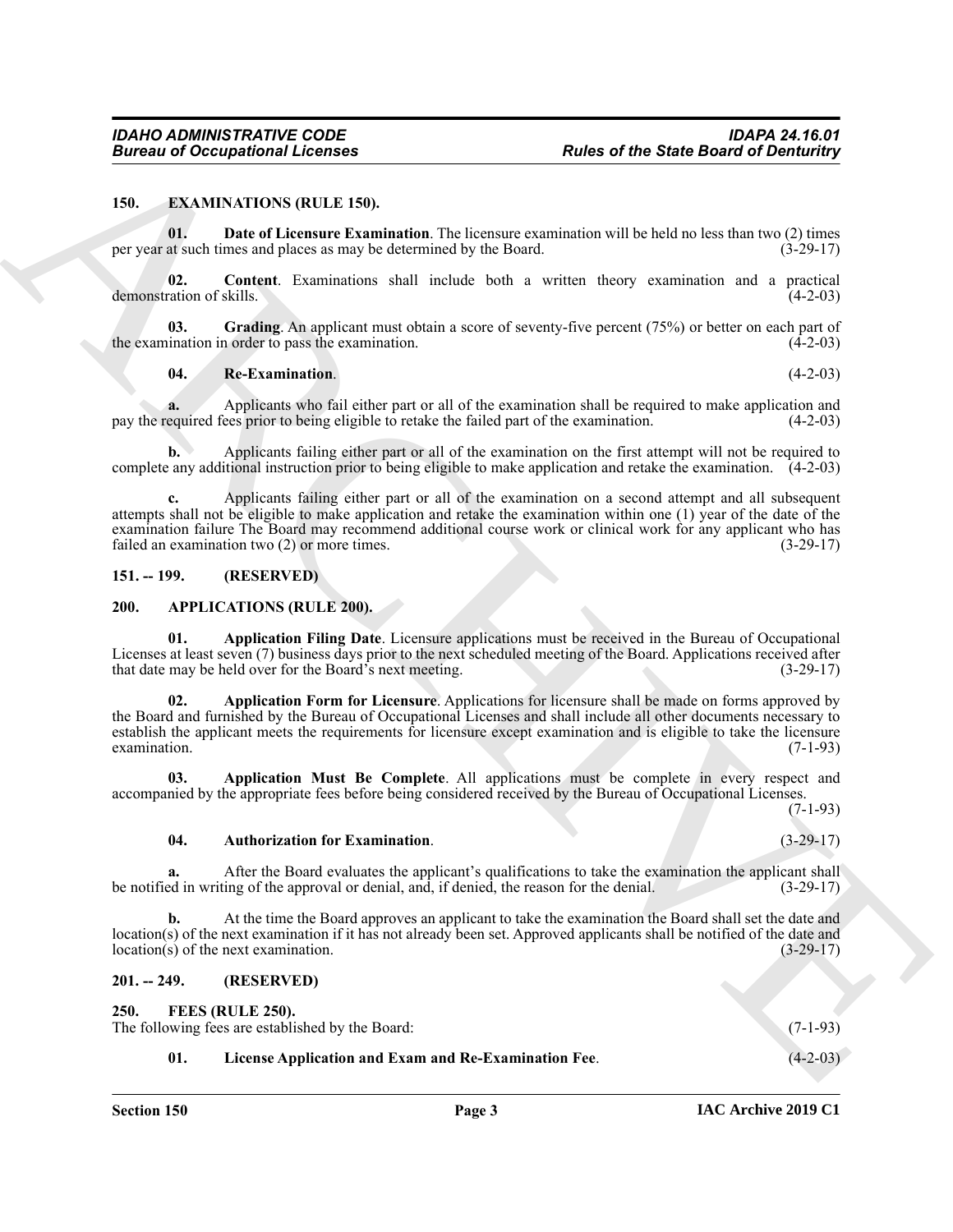<span id="page-3-7"></span><span id="page-3-6"></span><span id="page-3-5"></span><span id="page-3-4"></span><span id="page-3-3"></span><span id="page-3-2"></span><span id="page-3-1"></span><span id="page-3-0"></span>**Eurons of Occupational Licensies**<br> **ARCHIVE STATE ART (ANDERS CONTRACT ART (ANDERS)**<br> **ARCHIVE STATE ART (ANDERS CONTRACT ART (ANDERS)**<br> **ARCHIVE STATE ART (ANDERS CONTRACT ART (ANDERS)**<br> **ARCHIVE STATE ART (ANDERS CONTR a.** License application and examination fee -- three hundred dollars (\$300). (7-1-93) **b.** License application and re-examination fee -- three hundred dollars (\$300). (4-2-03) **02. Intern Application and Permit Fee**. Intern application and permit fee -- three hundred dollars (\$300). (7-1-93) **03.** Initial License Fee. Initial license fee -- three hundred dollars (\$300). (7-1-93) **04.** Annual Renewal Fee. Annual renewal fee -- seven hundred fifty dollars (\$750). The annual renewal fee must be accompanied with certification of the applicant having met the required continued education set forth in Section 54-3313, Idaho Code, and Section 350. (3-21-12) forth in Section 54-3313, Idaho Code, and Section 350. **05. Inactive License Fee**. The fee for a renewal of an inactive license shall be fifty dollars (\$50).  $(3-10-00)$ **251. -- 299. (RESERVED) 300. INTERNSHIP (RULE 300). 01. Requirements and Conditions for Internship**. (3-10-00) **a.** To be eligible for internship the applicant must have completed: (3-10-00) i. The educational requirements set forth in Section 54-3310(b), Idaho Code; or (3-10-00) ii. Have denturitry experience of three (3) years within the five (5) years immediately preceding application. (3-10-00) application. (3-10-00) **b.** Where an internship is established based on experience, the internship is valid only while the intern is actively pursuing completion of Idaho licensure requirements. (3-10-00) **c.** Application shall be made on forms provided by the Bureau of Occupational Licenses and shall: (3-10-00) i. Document the location of practice; (3-10-00) ii. Include the name and address of the supervising denturist or dentist; (3-10-00) iii. Include a sworn or affirmed statement by the supervising denturist or dentist;  $(3-10-00)$ iv. Include a sworn or affirmed statement by the supervisor accepting supervision of the intern;  $(3-10-00)$ Include a sworn statement by applicant that he is knowledgeable of law and rules and will abide by all requirements of such law and rules; and (3-10-00) vi. Include such other information necessary to establish applicant's qualifications for licensure as a and establish compliance with pre-intern requirements. (3-10-00) denturist and establish compliance with pre-intern requirements. **d.** The supervising denturist or dentist must be present and directly observe any intern interaction with a patient.  $(3-29-10)$ 

**e.** Two (2) years of internship under the supervision of a licensed denturist shall be completed in not less than twenty-four (24) months and shall not exceed thirty (30) months except as approved by the Board. (4-2-08)

a patient.  $(3-29-10)$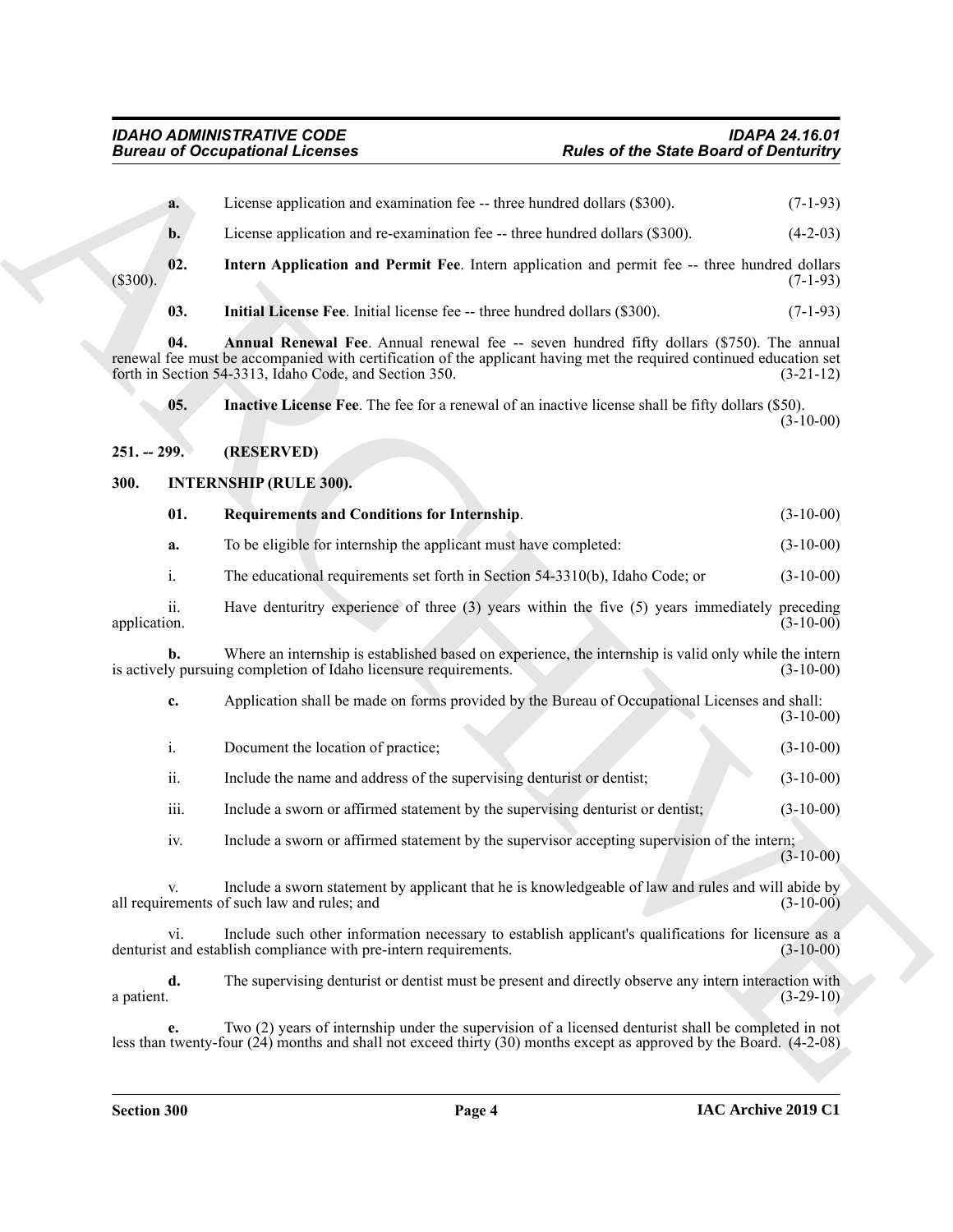<span id="page-4-4"></span><span id="page-4-2"></span><span id="page-4-1"></span>Bureau and Concerning Licensins<br>
and Concerning Licensins Applications (A posses shall be received as for each Sink of Dietariology and the state of the Sink of Dietariology and the state of the Sink of Dietariology and t **02. Internship Equivalency**. A person shall be considered to have the equivalent of two (2) years internship under a licensed denturist who has met and verifies one (1) of the following within the five (5) years immediately preceding application: (3-10-00) **a.** Two (2) years internship as a denture lab technician under a licensed dentist; or (3-10-00) **b.** Two (2) years in the military as a denture lab technician; or (3-10-00) **c.** Three (3) years experience as a denturist under licensure in another state or Canada. (3-10-00) **03. Internship Not to Exceed One Year**. Internship not to exceed one (1) year acquired through a formal training program in an acceptable school will be accepted toward the two (2) year required internship for  $l$  licensure. (7-1-93) **04. Training Requirements**. Each year of required internship shall consist of two thousand (2,000) clock hours of training and performance of the following minimum procedures for licensure. **a.** Procedures shall include all steps required in constructing a finished denture but are not limited to the following:  $(7-1-93)$ i. Patient charting -- thirty-six (36) minimum. (7-1-93) ii. Operatory sanitation -- thirty-six (36) minimum. (7-1-93) iii. Oral examination -- thirty-six (36) minimum. (7-1-93) iv. Impressions, preliminary and final (pour models, custom trays) -- thirty-six (36) minimum. (7-1-93) v. Bite registrations -- twelve (12) minimum. (7-1-93) vi. Articulations -- twelve (12) minimum. (7-1-93) vii. Set ups -- twelve  $(12)$  minimum. (7-1-93) viii. Try ins -- twelve  $(12)$  minimum. (7-1-93) ix. Processing (wax up, flask-boil out, packing, grind-polish) -- thirty-six (36) minimum. (7-1-93) x. Delivery-post adjustment -- thirty-six (36) minimum. (7-1-93) **b.** Processed relines (one (1) plate = one (1) unit) -- twenty-four (24) units.  $(7-1-93)$ **c.** Tooth repairs -- forty-eight (48) minimum. (7-1-93) **d.** Broken or fractured plates or partials -- forty-eight (48) minimum. (7-1-93)

**05. Reporting Requirements**. Interns must file reports, attested to by the supervisor, with the Board on forms provided by the Bureau of Occupational Licenses on a monthly basis and recapped at termination or completion of the training. (7-1-93) completion of the training.

<span id="page-4-3"></span><span id="page-4-0"></span>**06. Denture Clinic Requirements**. Denture clinic requirements for approved internship training:  $(7-1-93)$ 

**a.** There shall be not more than one (1) internee per licensed denturist or dentist who is practicing at  $\cos$  (7-1-93) the clinic on a full time basis.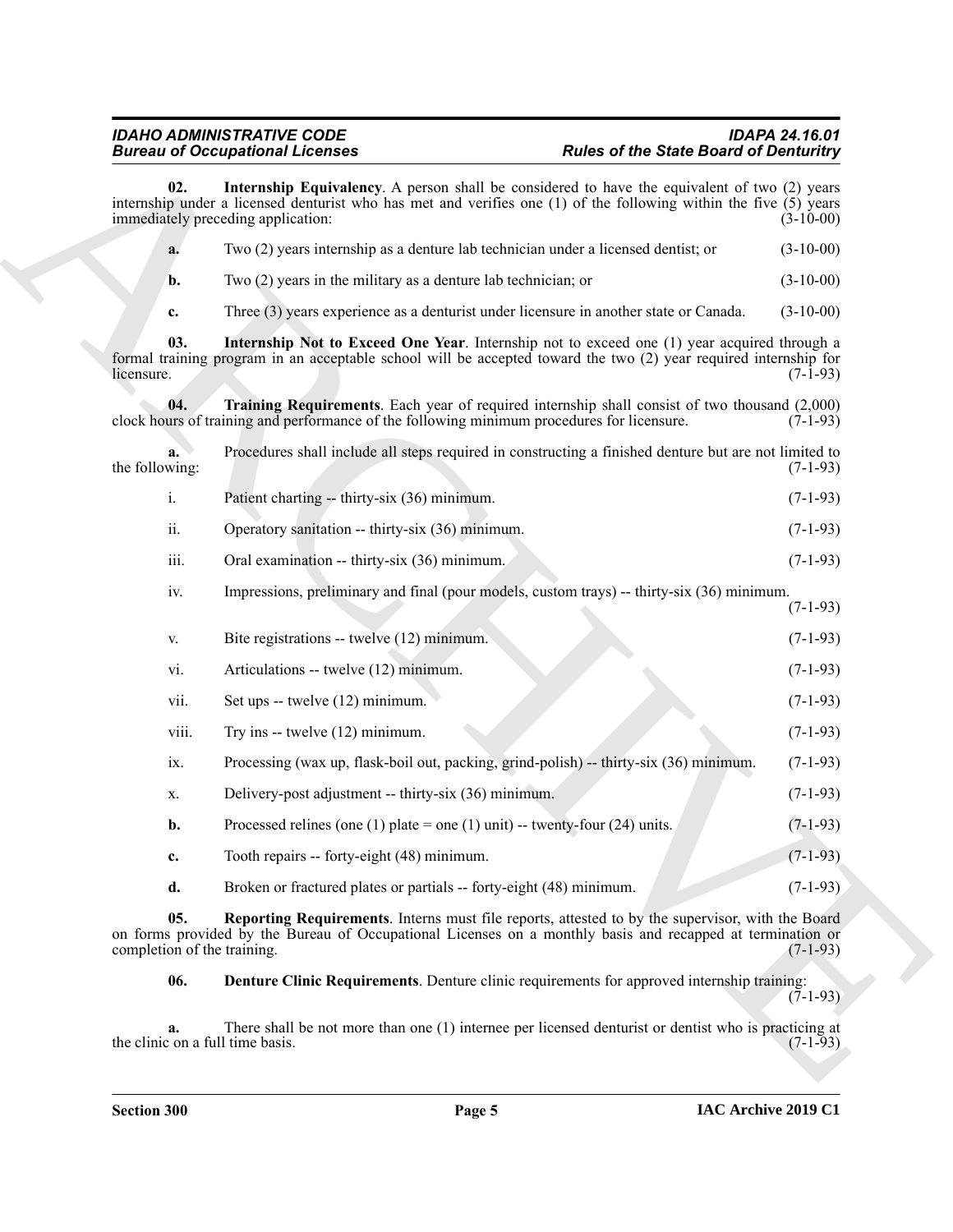<span id="page-5-9"></span>

|                         | <b>Bureau of Occupational Licenses</b>                                                                                                                                              | <b>Rules of the State Board of Denturitry</b>                                                                                                                                                                                                                                                                                                   |             |  |
|-------------------------|-------------------------------------------------------------------------------------------------------------------------------------------------------------------------------------|-------------------------------------------------------------------------------------------------------------------------------------------------------------------------------------------------------------------------------------------------------------------------------------------------------------------------------------------------|-------------|--|
| b.                      |                                                                                                                                                                                     | There shall be a separate work station in the laboratory area for each intern with standard<br>equipment, i.e. lathe, torch and storage space. The intern shall provide necessary hand tools to perform the duties of<br>the denture profession. Use of the operatory facilities and other equipment will be shared with the intern.            | $(7-1-93)$  |  |
| 07.                     | <b>Internship Supervisor Requirements.</b>                                                                                                                                          |                                                                                                                                                                                                                                                                                                                                                 | $(3-29-17)$ |  |
| a.                      | A supervisor must:                                                                                                                                                                  |                                                                                                                                                                                                                                                                                                                                                 | $(3-29-17)$ |  |
| i.                      | Be approved in advance by the Board for each internship.                                                                                                                            |                                                                                                                                                                                                                                                                                                                                                 | $(3-29-17)$ |  |
| ii.                     |                                                                                                                                                                                     | Not have been the subject of any disciplinary action by the Board, by the Idaho Board of Dentistry<br>or by any other jurisdiction for five (5) years immediately prior to being approved as the supervisor.                                                                                                                                    | $(3-29-17)$ |  |
| $\mathbf{b}$ .          | A supervisor that is a denturist must:                                                                                                                                              |                                                                                                                                                                                                                                                                                                                                                 | $(3-29-17)$ |  |
| these rules; and        |                                                                                                                                                                                     | Hold an Idaho denturist license that is current and in good standing and is renewed as provided in                                                                                                                                                                                                                                              | $(3-29-17)$ |  |
| ii.                     | being approved as the supervisor.                                                                                                                                                   | Have actively practiced denturity for at least three $(3)$ of the five $(5)$ years immediately prior to                                                                                                                                                                                                                                         | $(3-29-17)$ |  |
| c.                      | A supervisor that is a dentist must:                                                                                                                                                |                                                                                                                                                                                                                                                                                                                                                 | $(3-29-17)$ |  |
|                         | Chapter 9, Title 54, Idaho Code; and                                                                                                                                                | Hold an Idaho dentist license that is current and in good standing and is renewed as provided in                                                                                                                                                                                                                                                | $(3-29-17)$ |  |
| 11.                     | three $(3)$ of the five $(5)$ years immediately prior to being approved as a supervisor.                                                                                            | Have actively practiced general dentistry, or a dental specialty accepted by the Board, for at least                                                                                                                                                                                                                                            | $(3-29-17)$ |  |
| d.<br>intern at a time. |                                                                                                                                                                                     | Supervise only one $(1)$ intern. A supervisor will not be approved to supervise more than one $(1)$                                                                                                                                                                                                                                             | $(3-29-17)$ |  |
|                         | Termination of supervisor approval. Approval of the supervisor immediately terminates if the<br>supervisor is disciplined or ceases to meet supervisor requirements.<br>$(3-29-17)$ |                                                                                                                                                                                                                                                                                                                                                 |             |  |
| $301. - 314.$           | (RESERVED)                                                                                                                                                                          |                                                                                                                                                                                                                                                                                                                                                 |             |  |
| 315.                    | <b>INACTIVE LICENSURE STATUS (RULE 315).</b>                                                                                                                                        |                                                                                                                                                                                                                                                                                                                                                 |             |  |
| 01.                     | license be placed upon inactive status.                                                                                                                                             | Request License e Placed on Inactive Status. A denturitry licensee may request the Board that his                                                                                                                                                                                                                                               | $(3-10-00)$ |  |
|                         | fifty dollars (\$50) in order to remain on inactive status.                                                                                                                         | License Fee for Inactive Status. A licensee shall be required to submit an annual renewal fee of                                                                                                                                                                                                                                                | $(3-10-00)$ |  |
| 03.                     | services as defined in these rules.                                                                                                                                                 | While on Inactive Status. A licensee on inactive status shall not provide or perform denturist                                                                                                                                                                                                                                                  | $(3-10-00)$ |  |
| 04.                     |                                                                                                                                                                                     | Reactivating Inactive License. A licensee on inactive status may reactivate his license to active<br>status by paying the renewal fee for an active license and providing proof they have completed and obtained such<br>continuing education as required by Board rule of not less than twelve (12) hours for each year of inactive licensure. | $(3-10-00)$ |  |
| 05.<br>years.           |                                                                                                                                                                                     | License Inactive over Five Years. No license may remain on inactive status for more than five (5)                                                                                                                                                                                                                                               | $(3-10-00)$ |  |
| $316. - 349.$           | (RESERVED)                                                                                                                                                                          |                                                                                                                                                                                                                                                                                                                                                 |             |  |

#### <span id="page-5-0"></span>**301. -- 314. (RESERVED)**

#### <span id="page-5-8"></span><span id="page-5-7"></span><span id="page-5-6"></span><span id="page-5-4"></span><span id="page-5-3"></span><span id="page-5-1"></span>**315. INACTIVE LICENSURE STATUS (RULE 315).**

<span id="page-5-5"></span><span id="page-5-2"></span>**Section 315 Page 6**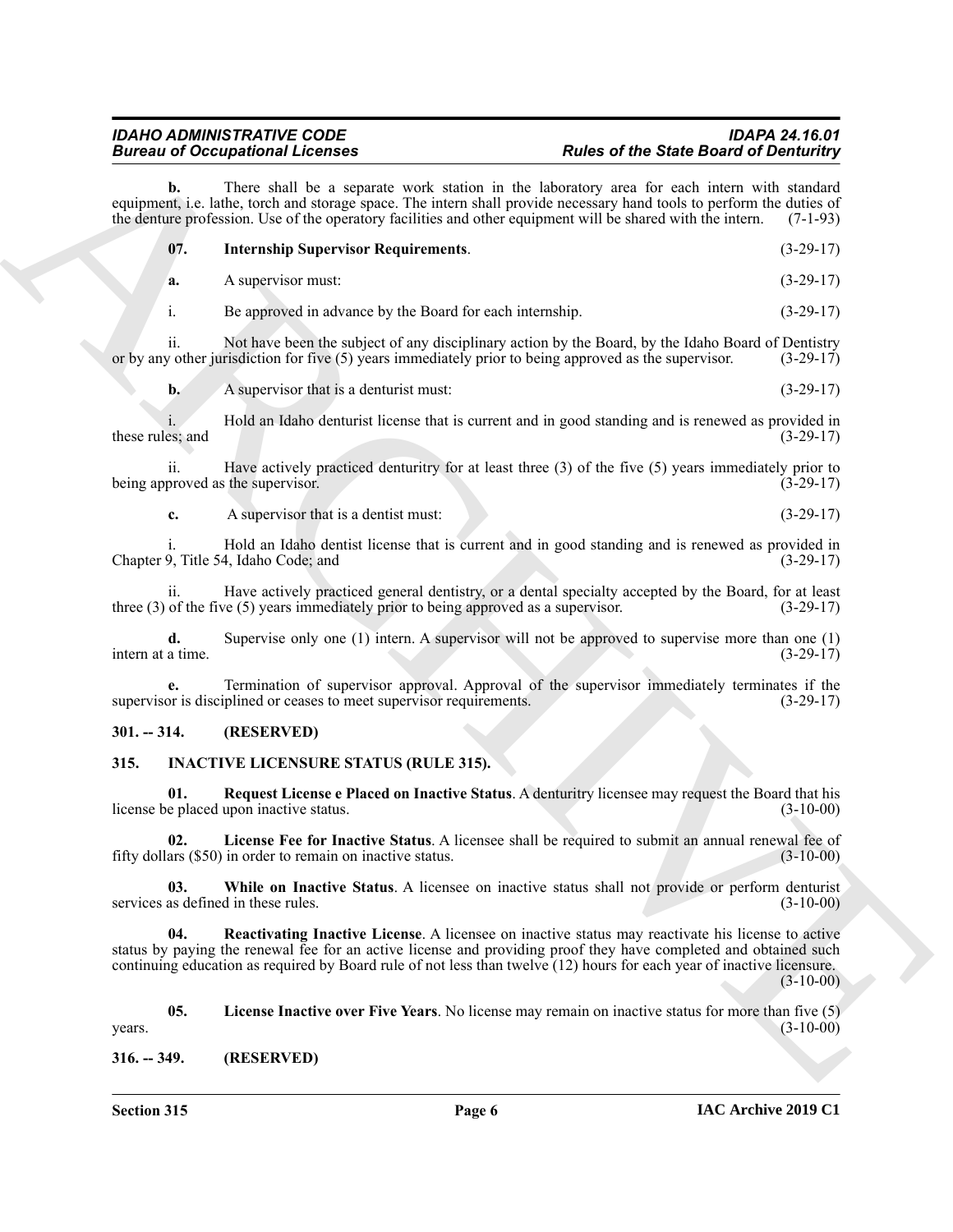#### <span id="page-6-5"></span><span id="page-6-0"></span>**350. CONTINUING EDUCATION (RULE 350).**

The Board may accredit education programs for purposes of continuing education where the subject matter of the program is determined to be pertinent to the practice of denturitry. (7-1-93)

<span id="page-6-10"></span><span id="page-6-7"></span>**01. Subjects**. Subjects deemed pertinent to the practice of denturitry are those set forth in Section 54-  $3311(b)$ , Idaho Code and may also include ethics courses.

Forces of Occupational Licenses<br>
State of the State Board of Demission<br>
State Contribute Contribute Contribute Contribute Contribute Contribute Contribute Contribute Contribute Contribute Contribute Contribute Contribute **Request for Approval.** Requests for approval of continuing education programs must be made to the Board, in writing, and provide an outline of the program which the Board is being asked to approve. The request must also address the matters set forth in Subsection 350.05 below. Requests may accompany the annual renewal form or may be made to the Board in advance of the program for which approval is sought as indicated in Subsection 350.03, below. (7-1-93) 350.03, below.

<span id="page-6-9"></span>**03. Requests for Pre-Approval**. Requests for pre-approval of continuing education programs must be made to the Board, in writing, and provide an outline of the program which the Board is being asked to approve.<br>Requests for pre-approval must also address the matters set forth in Subsection 350.05 below. (7-1-93) Requests for pre-approval must also address the matters set forth in Subsection 350.05 below.

**a.** Requests for pre-approval must be received by the Bureau of Occupational Licenses no less than eleven  $(11)$  working days prior to the date of the program. (7-1-93)

**b.** Requests for pre-approval which are not denied within ten (10) working days from receipt by the vill be deemed approved. (7-1-93) Bureau will be deemed approved.

**c.** Only those continuing education programs sponsored by recognized educational institutions (such as accredited colleges or universities), state or national denturist boards or associations, will be eligible for preapproval consideration by the Board. All other programs will be considered at the time of renewal. (7-1-93)

<span id="page-6-6"></span>**04. Credit for Continuing Education Attendance**. Continuing education credit will be given only for actual time in attendance by the licensee. No credit will be given for non-instructive time. Correspondence or Home<br>Study courses shall not be eligible for continuing education credits. (3-10-00) Study courses shall not be eligible for continuing education credits.

<span id="page-6-8"></span>**05. Requests for Approval of Programs**. All requests for approval or pre-approval of educational programs must be accompanied by a statement that includes the name of the instructor or instructors, the date and time and location of the course, the specific agenda for the course, and a statement by the licensee of how the course is believed to be pertinent to the practice of denturitry as specified in Section 54-3311(b), Idaho Code. (7-1-93)

#### <span id="page-6-1"></span>**351. -- 399. (RESERVED)**

#### <span id="page-6-13"></span><span id="page-6-11"></span><span id="page-6-2"></span>**400. INSPECTIONS (RULE 400).**

**01. Who May Examine or Inspect**. The Board or its agents may examine and inspect the place of business of any denturist at anytime during business hours or upon at least seventy-two (72) hours notice made by U.S. mail to the address of record of the denturist when the Board or its agents are unable to establish the regular business hours.  $(7-\overline{1}-93)$ 

<span id="page-6-12"></span>**02. Reason for Inspection**. Inspections are made to insure compliance with the Standards of Conduct and practice set forth in Section 450. Deficiencies are a violation of Section 450 and actionable against the denturist under Section 54-3314(c), Idaho Code.  $(7-1-93)$ 

#### <span id="page-6-3"></span>**401. -- 449. (RESERVED)**

#### <span id="page-6-4"></span>**450. STANDARDS OF CONDUCT AND PRACTICE (RULE 450).**

#### <span id="page-6-15"></span><span id="page-6-14"></span>**01. Sanitation**. (7-1-93)

**a.** There shall be three (3) separate rooms; a reception room, and operatory room and a laboratory.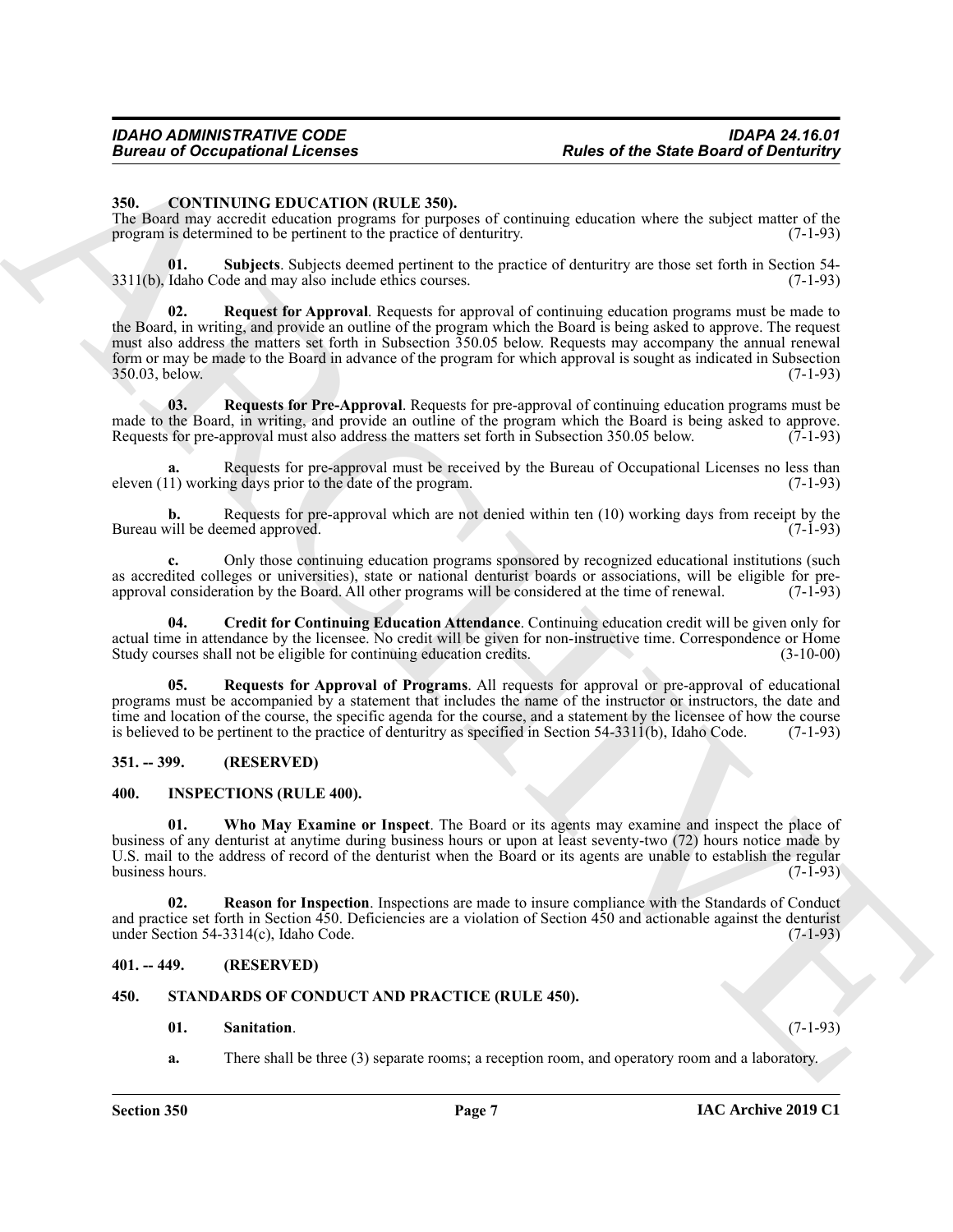#### <span id="page-7-3"></span><span id="page-7-2"></span><span id="page-7-1"></span><span id="page-7-0"></span>*IDAHO ADMINISTRATIVE CODE IDAPA 24.16.01 Bureau of Occupational Licenses Rules of the State Board of Denturitry*

|                                      | <b>Bureau of Occupational Licenses</b>                                                                                                                                                                                                                                                                                                                                                                                                                                                                                                                                                                                                                                                                                                                                  | <b>Rules of the State Board of Denturitry</b> |  |
|--------------------------------------|-------------------------------------------------------------------------------------------------------------------------------------------------------------------------------------------------------------------------------------------------------------------------------------------------------------------------------------------------------------------------------------------------------------------------------------------------------------------------------------------------------------------------------------------------------------------------------------------------------------------------------------------------------------------------------------------------------------------------------------------------------------------------|-----------------------------------------------|--|
|                                      |                                                                                                                                                                                                                                                                                                                                                                                                                                                                                                                                                                                                                                                                                                                                                                         | $(7-1-93)$                                    |  |
| $b$ .                                | The operatory room shall have hot and cold running water, basin with approved disposal system;<br>disinfectant soap; single-use towels, a cuspidor with running water and a closed waste receptacle.                                                                                                                                                                                                                                                                                                                                                                                                                                                                                                                                                                    | $(8-24-94)$                                   |  |
| c.<br>system.                        | The laboratory room shall have hot and cold running water, and basin with approved disposal                                                                                                                                                                                                                                                                                                                                                                                                                                                                                                                                                                                                                                                                             | $(8-24-94)$                                   |  |
| d.<br>of the public.                 | There shall be a method of sterilization and disinfection evident and in use to insure the protection                                                                                                                                                                                                                                                                                                                                                                                                                                                                                                                                                                                                                                                                   | $(8-24-94)$                                   |  |
| e.                                   | All floors, walls, ceiling and benches shall be kept in a sanitary condition at all times.                                                                                                                                                                                                                                                                                                                                                                                                                                                                                                                                                                                                                                                                              | $(8-24-94)$                                   |  |
| f.                                   | Every patient shall have a separate and clean bib and a disposable cup.                                                                                                                                                                                                                                                                                                                                                                                                                                                                                                                                                                                                                                                                                                 | $(7-1-93)$                                    |  |
| g.                                   | Every denturist shall wear a clean and professional garment.                                                                                                                                                                                                                                                                                                                                                                                                                                                                                                                                                                                                                                                                                                            | $(7-1-93)$                                    |  |
|                                      | The hands of every denturist shall be washed in the presence of every patient with germicidal or<br>antiseptic soap and water. Every denturist shall wear disposable gloves.                                                                                                                                                                                                                                                                                                                                                                                                                                                                                                                                                                                            | $(8-24-94)$                                   |  |
|                                      | Adequate and conveniently located toilet facilities with hot and cold running water, basin with<br>approved disposal system, soap and single use towels will be provided within the building.                                                                                                                                                                                                                                                                                                                                                                                                                                                                                                                                                                           | $(8-24-94)$                                   |  |
| the Board or its agents.             | All denturist offices shall be open to inspection anytime during the business hours to inspection by                                                                                                                                                                                                                                                                                                                                                                                                                                                                                                                                                                                                                                                                    | $(7-1-93)$                                    |  |
| k.                                   | All telephones must have emergency phone numbers placed on the telephone.                                                                                                                                                                                                                                                                                                                                                                                                                                                                                                                                                                                                                                                                                               | $(7-1-93)$                                    |  |
| 02.                                  | <b>Office Standards.</b>                                                                                                                                                                                                                                                                                                                                                                                                                                                                                                                                                                                                                                                                                                                                                | $(7-1-93)$                                    |  |
| a.<br>work.                          | Denturists shall take care to use proper sterilization and sanitation techniques in all phases of their                                                                                                                                                                                                                                                                                                                                                                                                                                                                                                                                                                                                                                                                 | $(7-1-93)$                                    |  |
| b.                                   | A complete record of each patient shall be kept.                                                                                                                                                                                                                                                                                                                                                                                                                                                                                                                                                                                                                                                                                                                        | $(7-1-93)$                                    |  |
| c.                                   | All teeth and materials used shall meet ADA standards.                                                                                                                                                                                                                                                                                                                                                                                                                                                                                                                                                                                                                                                                                                                  | $(7-1-93)$                                    |  |
| 03.                                  | Advertisements.                                                                                                                                                                                                                                                                                                                                                                                                                                                                                                                                                                                                                                                                                                                                                         | $(4-2-08)$                                    |  |
| a.                                   | No denturist shall disseminate or cause the dissemination of any advertisement or advertising<br>which is any way fraudulent, false, deceptive or misleading.                                                                                                                                                                                                                                                                                                                                                                                                                                                                                                                                                                                                           | $(4-2-08)$                                    |  |
| 04.                                  | <b>General Conditions.</b>                                                                                                                                                                                                                                                                                                                                                                                                                                                                                                                                                                                                                                                                                                                                              | $(7-1-93)$                                    |  |
| a.                                   | Conditions deemed by investigators to be a menace to the public health will be brought to the<br>attention of the Board for consideration and immediate action.                                                                                                                                                                                                                                                                                                                                                                                                                                                                                                                                                                                                         | $(7-1-93)$                                    |  |
| b.<br>denturist's place of business. | These Standards of Conduct and Practice shall be conspicuously posted in every licensed                                                                                                                                                                                                                                                                                                                                                                                                                                                                                                                                                                                                                                                                                 | $(7-1-93)$                                    |  |
| 05.                                  | Patient Record. A denturist must record, update and maintain documentation for each patient<br>relevant to health history, clinical examinations and treatment, and financial data. Documentation must be written or<br>computerized. Records shall be maintained in compliance with any applicable state and federal laws, rules and<br>regulations, including the health insurance portability and accountability act (HIPAA), P.L. 104-191 (1996), and the<br>health information technology for economic and clinical health act (HITECH), P.L. 111-115 (2009). Such records<br>shall be accessible to other providers and to the patient in accordance with applicable laws, rules and regulations.<br>Records must include, but are not limited to, the following: | $(3-29-17)$                                   |  |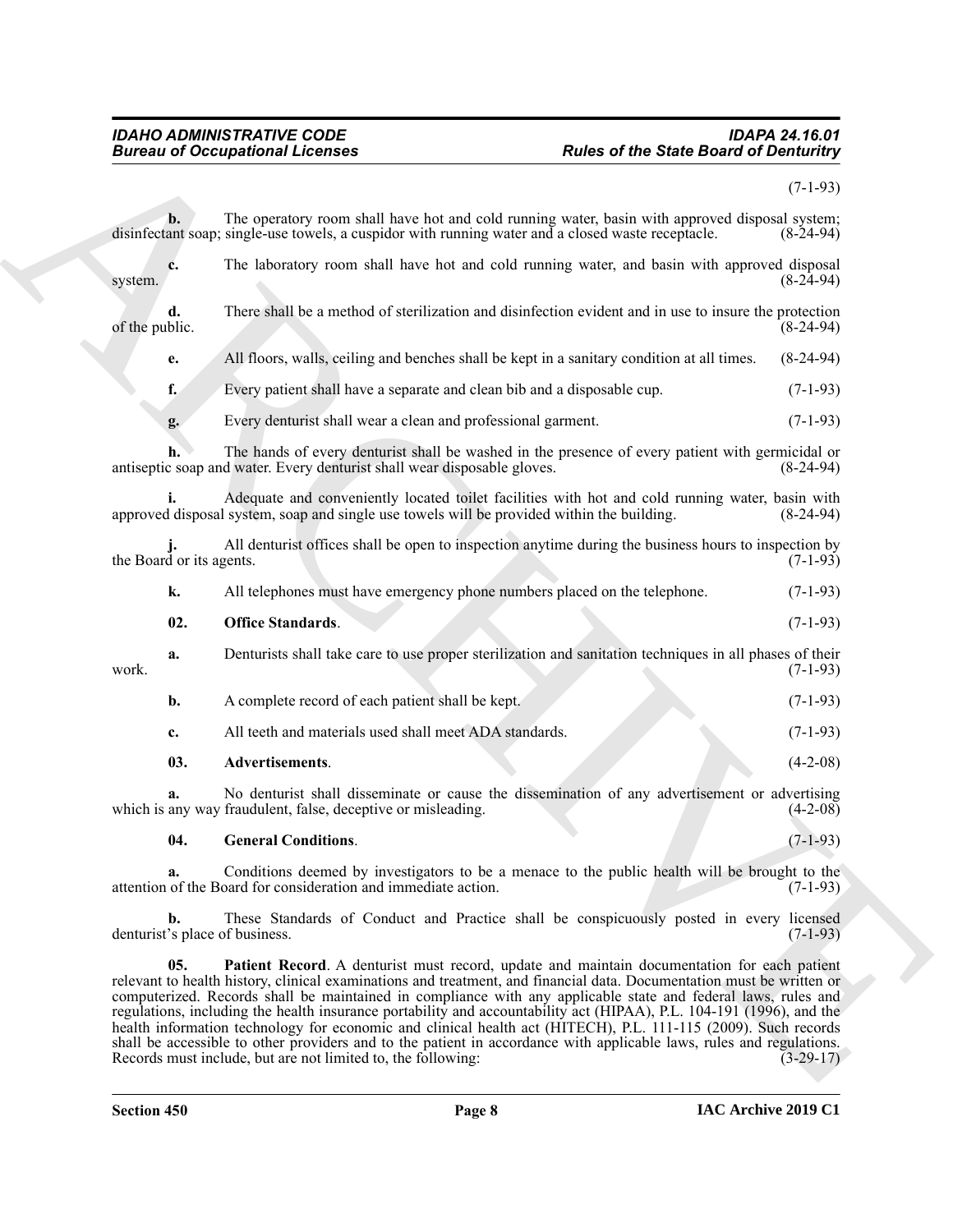| <b>Bureau of Occupational Licenses</b> |                                                                                                                                                                                                                                                                                                                                                                                                                          | <b>Rules of the State Board of Denturitry</b> |             |
|----------------------------------------|--------------------------------------------------------------------------------------------------------------------------------------------------------------------------------------------------------------------------------------------------------------------------------------------------------------------------------------------------------------------------------------------------------------------------|-----------------------------------------------|-------------|
| a.                                     | Patient data, including name, address, date and description of examination;                                                                                                                                                                                                                                                                                                                                              |                                               | $(3-29-17)$ |
| $b$ .                                  | Evidence of informed consent;                                                                                                                                                                                                                                                                                                                                                                                            |                                               | $(3-29-17)$ |
| c.                                     | Date and description of treatment, services rendered, and any complications;                                                                                                                                                                                                                                                                                                                                             |                                               | $(3-29-17)$ |
| d.                                     | Health history as applicable; and                                                                                                                                                                                                                                                                                                                                                                                        |                                               | $(3-29-17)$ |
| e.                                     | Any other information deemed appropriate to patient care.                                                                                                                                                                                                                                                                                                                                                                |                                               | $(3-29-17)$ |
| 06.                                    | <b>Record Retention.</b> Patient documentation, written or archived electronically by computer, must be<br>retained for a minimum of seven (7) years and available upon request by the Board.                                                                                                                                                                                                                            |                                               | $(3-29-17)$ |
| $451 - 474.$                           | (RESERVED)                                                                                                                                                                                                                                                                                                                                                                                                               |                                               |             |
| 475.                                   | <b>REGISTRATION STATEMENT (RULE 475).</b><br>To enable the Board to examine or inspect the place of business of any licensed denturist as referred to in Section 54-<br>$3314(5)(b)$ , Idaho Code, the filing of an annual statement shall be required of all licensed denturists.                                                                                                                                       |                                               | $(7-1-97)$  |
| 01.                                    | <b>Statement.</b> Shall list the name and principal place of business of the denturist who is responsible<br>for the practice of denturitry at that location.                                                                                                                                                                                                                                                            |                                               | $(7-1-97)$  |
| 02.                                    | Other Business Locations. Any other business locations maintained by the principal denturist and<br>all denturists employed at the business.                                                                                                                                                                                                                                                                             |                                               | $(7-1-97)$  |
| 03.                                    | <b>Date of Filing.</b> Shall be filed with the Board annually or within ten (10) days of any change in<br>either location, identity of principal denturist or denturist employees.                                                                                                                                                                                                                                       |                                               | $(3-29-17)$ |
| 04.                                    | Failure to Timely File. Failure to timely file or update this statement will constitute grounds for<br>discipline pursuant to Section 54-3314(a), Idaho Code.                                                                                                                                                                                                                                                            |                                               | $(7-1-97)$  |
| 476.<br>charged.                       | <b>GUARANTEE OF DENTURIST SERVICES (RULE 476).</b><br>As prescribed in Section 54-3320(c), Idaho Code, unconditional guarantee of denturist services will require that the<br>licensee refund, in full, any monies received in connection with the providing of denturist services, if demanded by<br>the purchaser within ninety (90) days of delivery of the dentures, or the providing of services for which a fee is |                                               | $(7-1-97)$  |
| 01.                                    | <b>Ninety Day Period.</b> The ninety (90) day period shall be tolled for any period in which the denturist<br>has taken possession or control of the dentures after original delivery.                                                                                                                                                                                                                                   |                                               | $(7-1-97)$  |
| 02.                                    | Written Contract. By written contract signed by the purchaser, the denturist may specify the<br>amount of the purchase price of the dentures, if any, that is nonrefundable should the consumer choose to cancel the<br>purchase within the guarantee period.                                                                                                                                                            |                                               | $(7-1-97)$  |
| 03.                                    | Nonrefundable Amount. Under no circumstances shall the nonrefundable amount exceed twenty-<br>five percent $(25%)$ of the total purchase price of the dentures.                                                                                                                                                                                                                                                          |                                               | $(7-1-97)$  |
| 04.                                    | Limitation. There is no limitation on the consumer's right to cancel.                                                                                                                                                                                                                                                                                                                                                    |                                               | $(7-1-97)$  |
| 05.                                    | Cancellation of Agreement. If the licensee elects to cancel the agreement or refuses to provide<br>adjustments or other appropriate services to the consumer, the consumer will be entitled to a complete refund.                                                                                                                                                                                                        |                                               | $(7-1-97)$  |
| $477. - 479.$                          | (RESERVED)                                                                                                                                                                                                                                                                                                                                                                                                               |                                               |             |
| 480.                                   | <b>DISCIPLINE (RULE 480).</b>                                                                                                                                                                                                                                                                                                                                                                                            |                                               |             |

#### <span id="page-8-0"></span>**451. -- 474. (RESERVED)**

#### <span id="page-8-16"></span><span id="page-8-15"></span><span id="page-8-12"></span><span id="page-8-1"></span>**475. REGISTRATION STATEMENT (RULE 475).**

#### <span id="page-8-14"></span><span id="page-8-13"></span><span id="page-8-11"></span><span id="page-8-10"></span><span id="page-8-9"></span><span id="page-8-8"></span><span id="page-8-7"></span><span id="page-8-6"></span><span id="page-8-5"></span><span id="page-8-4"></span><span id="page-8-3"></span><span id="page-8-2"></span>**476. GUARANTEE OF DENTURIST SERVICES (RULE 476).**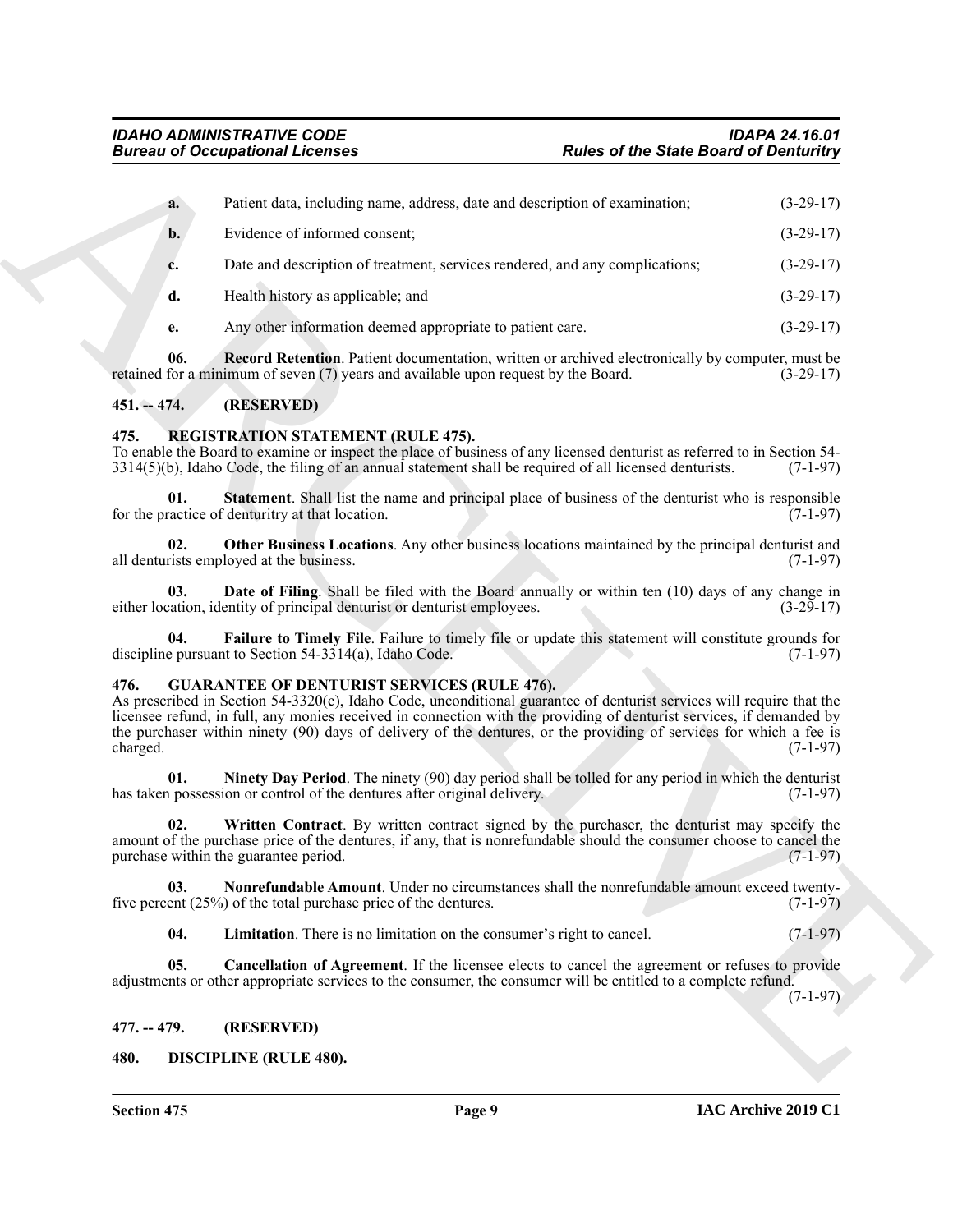<span id="page-9-8"></span>**01. Civil Fine**. The Board may impose a civil fine not to exceed one thousand dollars (\$1,000) upon a licensed denturist for each violation of Section  $54-3314(a)$ , Idaho Code. (3-18-99)

<span id="page-9-9"></span>**02. Costs and Fees**. The Board may order a licensed denturist to pay the costs and fees incurred by the Board in the investigation or prosecution of the licensee for violation of Section 54-3314(a), Idaho Code. (3-18-99)

#### <span id="page-9-0"></span>**481. -- 499. (RESERVED)**

#### <span id="page-9-10"></span><span id="page-9-1"></span>**500. RULES OF PROCEDURE (RULE 500).**

The rules of procedure adopted by the Bureau of Occupational Licenses are the rules of procedure of the Board of Denturity. (7-1-93) Denturitry. (7-1-93)

#### <span id="page-9-2"></span>**501. -- 549. (RESERVED)**

#### <span id="page-9-7"></span><span id="page-9-3"></span>**550. DENTURE TECHNICIAN DEFINED (RULE 550).**

Forces of Occupational Licenses<br>
Units (Contrast)  $\frac{1}{2}$  (Eq. 1976). The Unit of the State Board of Demonstration and the contrast of the State Board of Demonstration and the Unit of Network (West the Unit of Network ( A denture technician is a person who is limited to making, constructing, altering, reproducing or repairing of a full upper or lower removable prosthetic denture, the repairing of a removable partial upper or lower prosthetic denture but is not allowed to make an impression or come in direct contact with a patient. (3-10-00)

#### <span id="page-9-4"></span>**551. -- 599. (RESERVED)**

#### <span id="page-9-5"></span>**600. RULEMAKING HISTORY PRIOR TO JULY 1, 1993 (RULE 600).**

Adopted July 20, 1984, Effective August 10, 1984, Amended and Readopted June 10, 1988, Effective July 1, 1988 Amended and Readopted July 13, 1992, Effective August 3, 1992 (7-1-93)

#### <span id="page-9-6"></span>**601. -- 999. (RESERVED)**